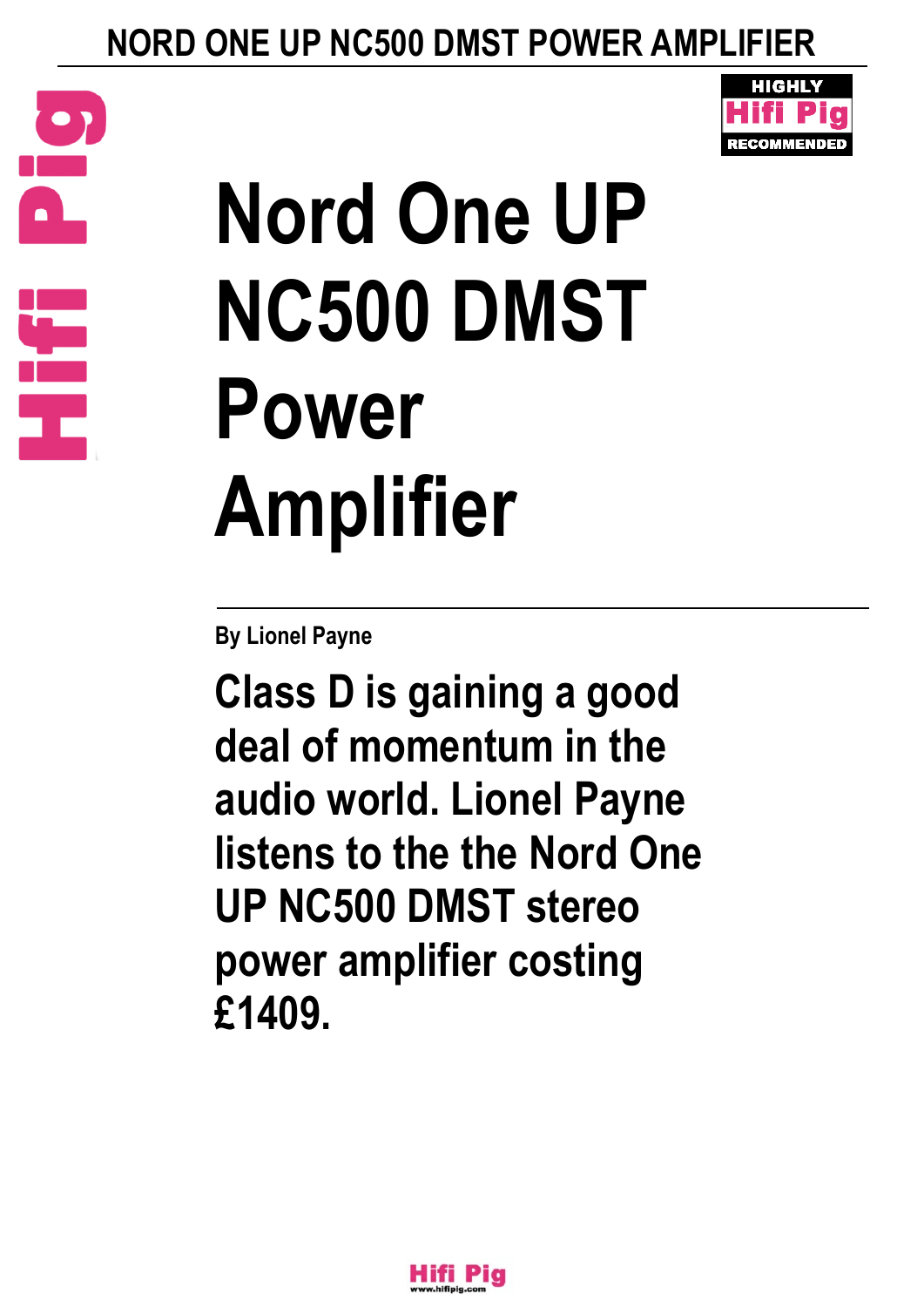

The Nord One UP power am<br>
is the brainchild of Chelter<br>
based designer Colin North<br>
designed around the Hypex nCore he Nord One UP power amplifier is the brainchild of Cheltenham based designer Colin North and NC500 modules. Built within a threequarter width all aluminium case, this Class D power amplifier is a true dual mono design. The 10mm front panel is available in standard black or silver, or for a relatively small cost premium, numerous exotic veneered finishes are available. Mine arrived with a very attractive American Black veneer which I felt easily warranted the small surcharge. There is a solitary on/off button to the front fascia which is surrounded by a blue LED light and to each side of this are three parallel grooves. Above the power button lies the Nord logo badge. Around the back are solid brass gold-plated quality binding posts for 4mm banana plugs, spades or bare wire (up to 8mm) as well as an IEC socket, an on/off switch and XLR sockets (note : no RCA inputs here). The Nord One UP can deliver up to 400watts per channel at 8ohms resistance, 700watts at 4ohms and 550watts at 2ohms and despite the Class D generation of amplifiers being renowned for their efficiency and low running costs this power amplifier does run a little warmer than one would expect. However, the casework is well designed and allows airflow through vents on the bottom as well as the top panel. New casework has been announced.

#### **Sound**

When I first received the Nord One UP it was in Revision B form and came to me with Burson V5 and Sparkos Labs SS3602 as alternative op-amps. These

op-amps are interchangeable internally through an eight pin DIP socket and it takes literally a few minutes maximum to change over. I found the Burson opamp very similar to my old feelings of Class D amplifiers; all being rather cold and clinical affairs , albeit with a fabulous tonality. I'm pleased to say that none of the old feelings arose when listening through the Sparkos op-amps as I now found the music took on an all new feeling of tremendous organic quality. A sound I have to say that really impressed me, particularly given the asking price.

A short time after receiving the amp I happened to bump into Colin North at a hifi show in the Midlands, and we had a good discussion about his product. He explained to me that the product's design was still evolving and he had discovered an even better op-amp but unfortunately it was adding unwanted noise to the circuit. He explained that he felt the voltage regulation board was at fault and was working on improvements to make the circuit silent with this new op-amp. I suggested, if possible, that I would love to hear this new version of the product when he had cured its teething problems. A short time later the Nord was sent back to Cheltenham and returned to me in Revision C form with an upgraded (and, I'm told, more costly) voltage regulator with the new Sonic Imagery 994 op-amps installed. Colin had promised a similar sound but with more air around instruments and a much better soundstage with the trade-off being a slightly less fulsome bass response that the Sparkos op-amps could provide.

I now found the music took on an all new feeling of tremendous organic quality

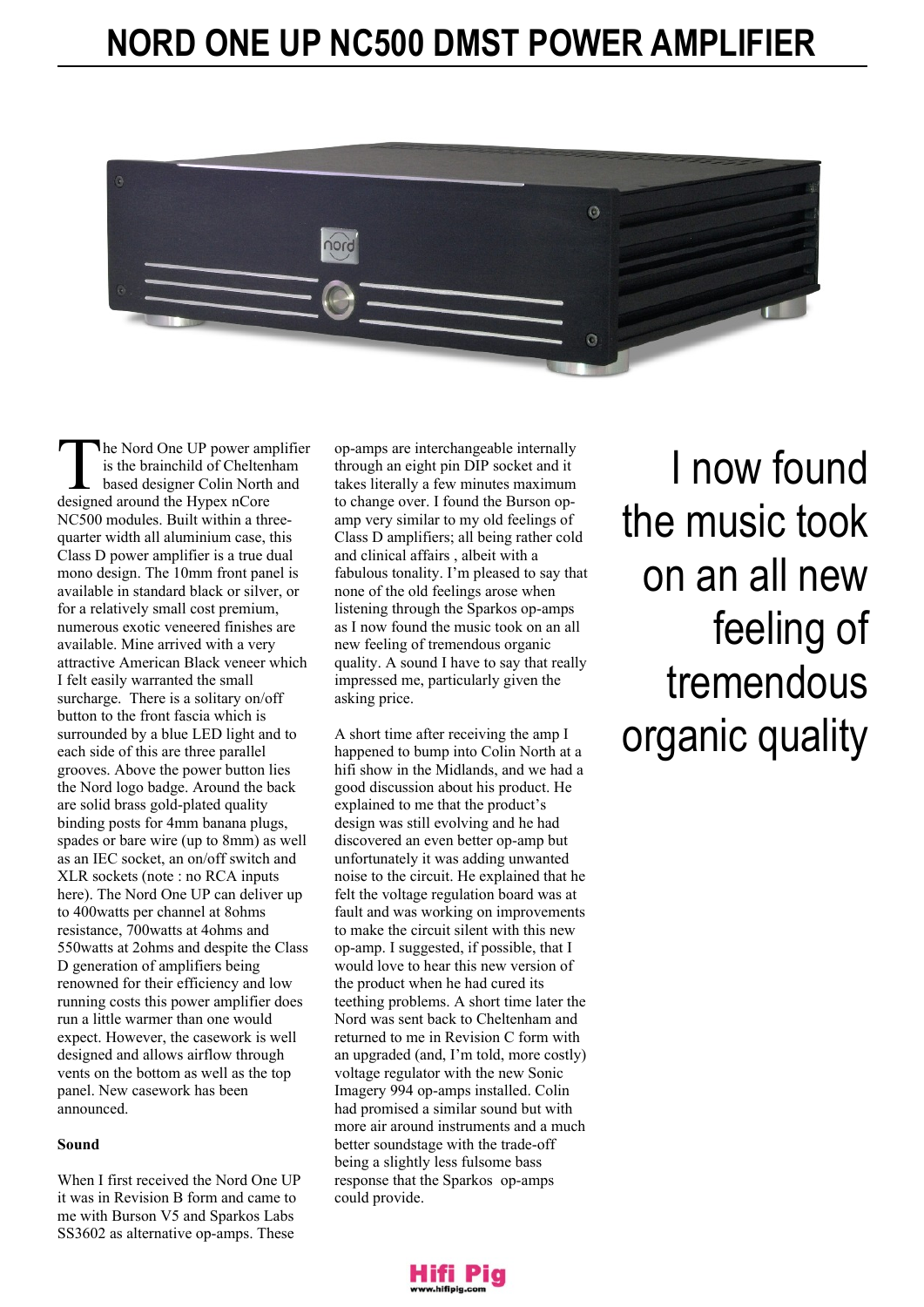The amplifier appeared to be playing music with the same qualities it had shown before – namely, a superb tonality with great dynamics and a wonderful ability to shift scale and weight with tremendous athleticism

On being re-acquainted with the Nord One UP I immediately found that the soundstage had, indeed, improved with Revision C and the Sonic Imagery 994 op-amps (pictured above). Playing Sting's "Live In Berlin" disc through the Acoustic Precision Eikos CD player resulted in startling imagery as well as superb tonality and timing. I went on to play quite a few of my favourite and most well-known CD's back to back. I loved the air around instruments and the 3D soundstage which was so much better than I remembered but something kept tugging at my consciousness to tell me something was missing, and try as I might, I didn't immediately recognise the missing element. The amplifier appeared to be playing music with the same qualities it had shown before – namely, a superb tonality with great dynamics and a wonderful ability to shift scale and weight with tremendous athleticism. Crescendos are replayed with fabulous enthusiasm with the Nord. Listening to Nick Cave's "Red Right Hand" caught me out one time as it followed a quietish acoustic track on my playlist and the opening bell on the track had me jumping out of my skin !

Unfortunately, when the amplifier was returned to me, the inclusion of the Sparkos Labs op-amps had been overlooked and I was left to ponder whether the missing element was linked to the Sonic Imagery op-amps. I contacted Colin for the Sparkos to be sent over and within a few tracks after swapping the op-amps I finally recognised the difference. To my ears, and your opinion may vary from mine, the difference was

almost completely visceral. The Sonic Imagery op-amps are very good and I'm sure some will find that they prefer them in their system. However, I found the Sparkos op-amps to be more organic in quality and they would draw me far deeper into the emotion of the music. There is a little more fullness to the lower regions with the Sparkos but it's far from a chalk and cheese situation. In fact I found the Sonic Imagery to be perfectly acceptable in all areas of the sound spectrum, but emotionally I was drawn in by the Sparkos. This may be a result in my favoured genres of music that I prefer to listen to, as I prefer a good amount of acoustic material mixed mainly with Indie and rock music, although my overall collection is extremely eclectic.

I have to admit that this review has been quite a prolonged one, and that is partly due to how much I have enjoyed the Nord One UP within my system. It also proved to be a godsend as my own trusty Musical Fidelity Tri Vista 300 integrated amplifier blew a channel during the review period. This required an extensive repair (my grateful thanks to John Sampson of jsaudiorepairs.co.uk for a fantastic job) but while I had the Nord One UP I was never left wanting for more. In fact, as it is a very evenhanded, neutral sounding amplifier it proved an invaluable asset during it's time as my substitute reference.

#### **Conclusion**

Having this power amplifier within my system for so long has certainly allowed